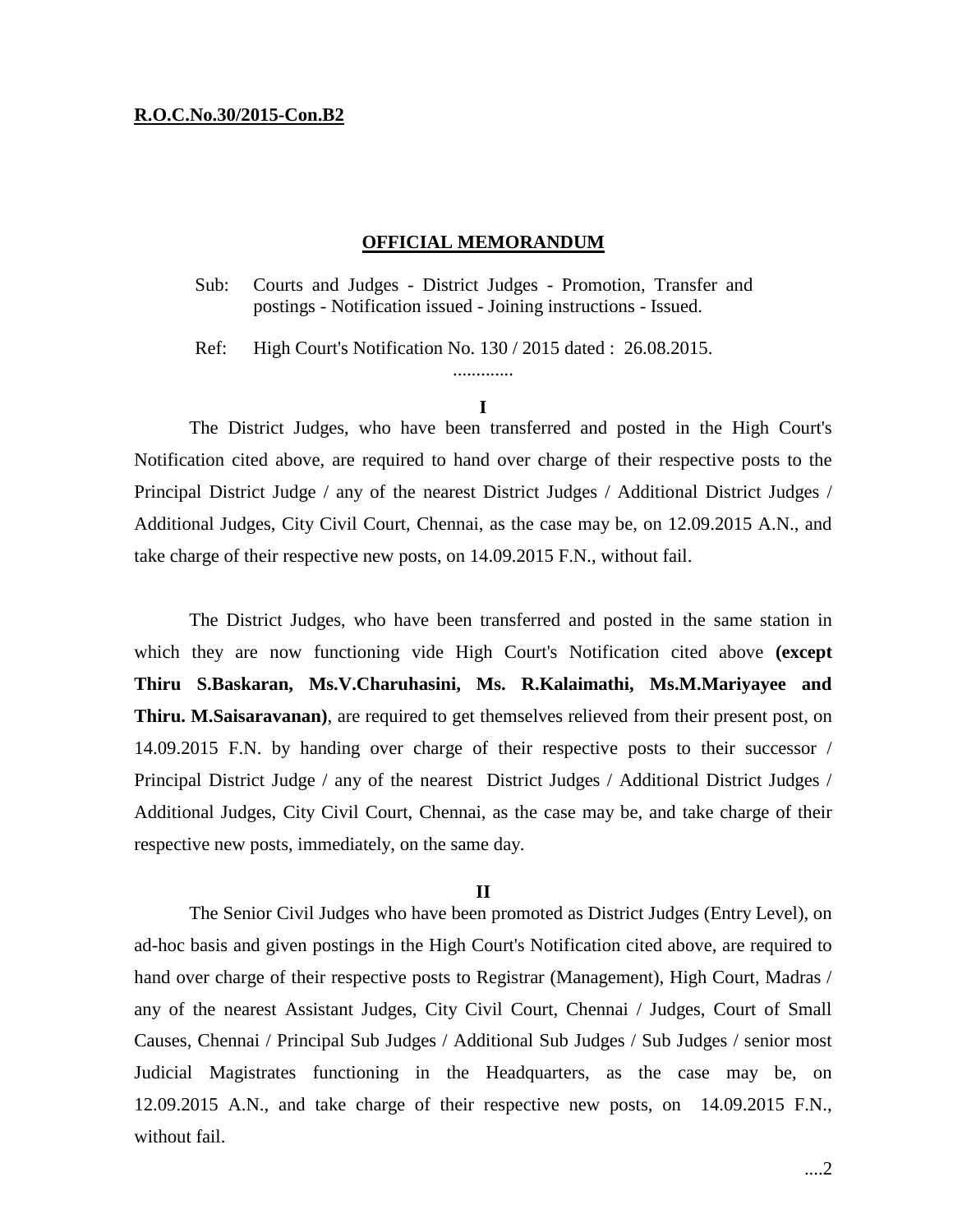The Senior Civil Judges who have been promoted as District Judges (Entry Level), on ad-hoc basis and posted in the same station in which they are now functioning, vide High Court's Notification cited above, are required to get themselves relieved from their present post, on 14.09.2015 F.N., by handing over charge of their respective posts to their successor / any one of the nearest Assistant Judges, City Civil Court, Chennai / Additional Chief Metropolitan Magistrate, Egmore, Chennai / Metropolitan Magistrates, Egmore, Chennai / Principal Sub Judges / Additional Sub Judges / Sub Judges, as the case may be, and take charge of their respective new posts immediately, on the same day.

### **III**

Tmt. T.Krishnavalli and Thiru M.P.Subramaniam, District Judges, who have been transferred and posted as Chairman, Permanent Lok Adalat, Madurai and Salem respectively in the newly sanctioned posts, vide High Court's Notification cited above, are required to hand over charge of their respective posts to the Principal District Judge / any of the nearest District Judges / Additional District Judges, as the case may be, on 12.09.2015 A.N., and assume charge of their respective new posts, on 14.09.2015 F.N., without fail.

Thiru N.Palanisamy, Tmt. S.Mohanakumari and Thiru. A.P.Balachandran, District Judges, who have been transferred and posted as Chairman, Permanent Lok Adalat, Erode, Chengalpattu and Tiruvallur respectively in the newly sanctioned posts, in the same station in which they are now functioning, vide High Court's Notification cited above, are required to get themselves relieved from their present post, on 14.09.2015 F.N. by handing over charge of their respective posts to their successor / Principal District Judge / any of the nearest District Judges / Additional District Judges, as the case may be, and assume charge of their respective new posts, immediately, on the same day.

# **IV**

Thiru G.Kumanan, Senior Civil Judge, who has been promoted as District Judge (Entry Level), on ad-hoc basis and given posting as Chairman, Permanent Lok Adalat, Cuddalore in the newly sanctioned post, vide High Court's Notification cited above, is required to hand over charge of his post to the Additional Sub Judge, Chengalpattu, on 12.09.2015 A.N., and assume charge of his new post, on 14.09.2015 F.N., without fail.